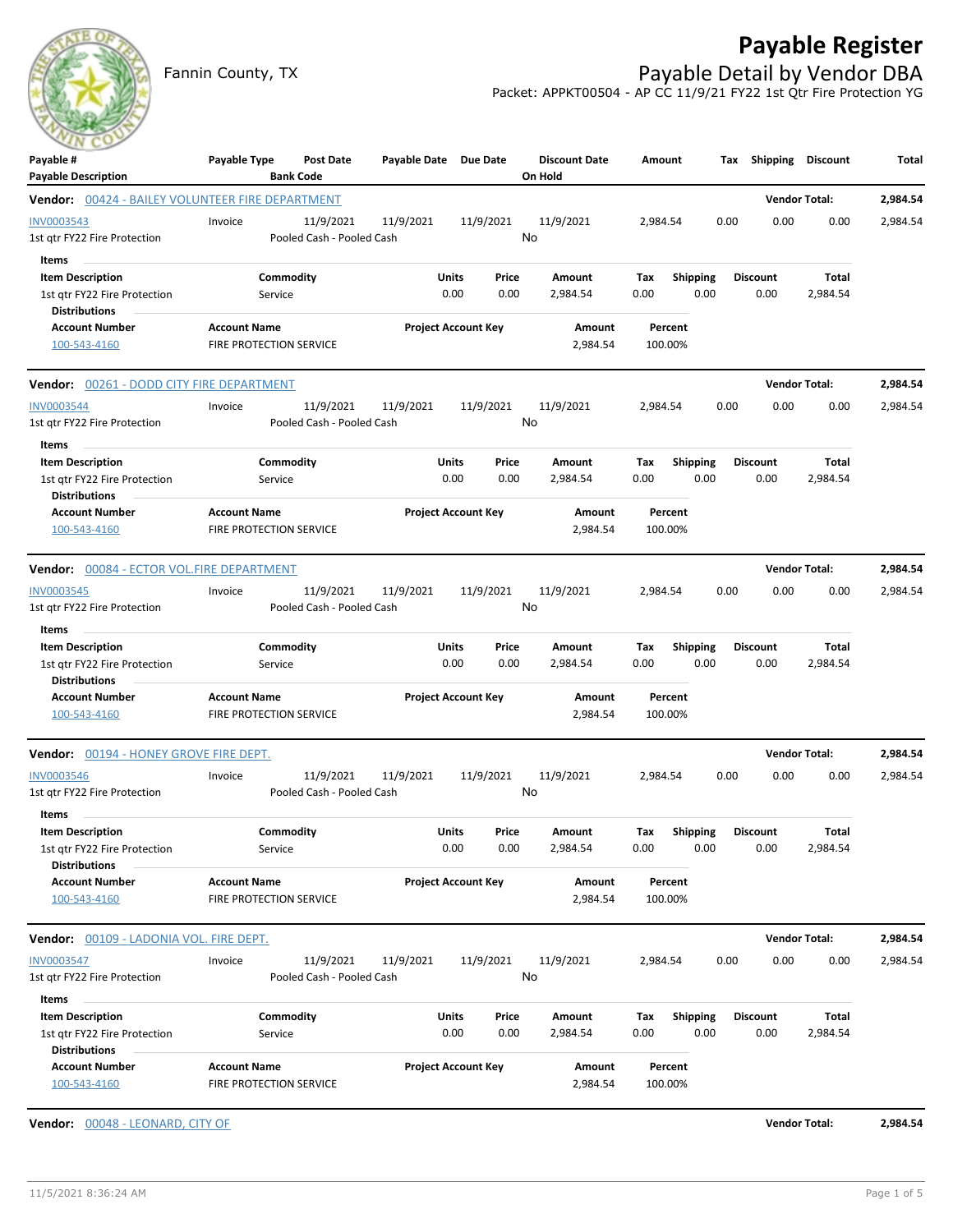| Payable Register                                        |                     |                                        |                       |                            |               | Packet: APPKT00504 - AP CC 11/9/21 FY22 1st Qtr Fire Protection YG |                    |                         |      |                         |                      |          |
|---------------------------------------------------------|---------------------|----------------------------------------|-----------------------|----------------------------|---------------|--------------------------------------------------------------------|--------------------|-------------------------|------|-------------------------|----------------------|----------|
| Payable #<br><b>Payable Description</b>                 | Payable Type        | <b>Post Date</b><br><b>Bank Code</b>   | Payable Date Due Date |                            |               | <b>Discount Date</b><br>On Hold                                    | Amount             |                         |      | Tax Shipping Discount   |                      | Total    |
| INV0003548                                              | Invoice             | 11/9/2021                              | 11/9/2021             | 11/9/2021                  |               | 11/9/2021                                                          | 2,984.54           |                         | 0.00 | 0.00                    | 0.00                 | 2,984.54 |
| 1st qtr FY22 Fire Protection                            |                     | Pooled Cash - Pooled Cash              |                       |                            |               | No                                                                 |                    |                         |      |                         |                      |          |
| Items                                                   |                     |                                        |                       |                            |               |                                                                    |                    |                         |      |                         |                      |          |
| <b>Item Description</b>                                 |                     | Commodity                              |                       | Units                      | Price         | Amount                                                             | Tax                | Shipping                |      | <b>Discount</b>         | Total                |          |
| 1st qtr FY22 Fire Protection                            |                     | Service                                |                       | 0.00                       | 0.00          | 2,984.54                                                           | 0.00               | 0.00                    |      | 0.00                    | 2,984.54             |          |
| <b>Distributions</b><br><b>Account Number</b>           | <b>Account Name</b> |                                        |                       | <b>Project Account Key</b> |               | Amount                                                             | Percent            |                         |      |                         |                      |          |
| 100-543-4160                                            |                     | FIRE PROTECTION SERVICE                |                       |                            |               | 2,984.54                                                           | 100.00%            |                         |      |                         |                      |          |
| <b>Vendor:</b> 00139 - RANDOLPH VOL. FIRE DEPT.         |                     |                                        |                       |                            |               |                                                                    |                    |                         |      |                         | <b>Vendor Total:</b> | 2,984.54 |
| INV0003549                                              | Invoice             | 11/9/2021                              | 11/9/2021             | 11/9/2021                  |               | 11/9/2021                                                          | 2,984.54           |                         | 0.00 | 0.00                    | 0.00                 | 2,984.54 |
| 1st gtr FY22 Fire Protection                            |                     | Pooled Cash - Pooled Cash              |                       |                            |               | No                                                                 |                    |                         |      |                         |                      |          |
| Items                                                   |                     |                                        |                       |                            |               |                                                                    |                    |                         |      |                         |                      |          |
| <b>Item Description</b>                                 |                     | Commodity                              |                       | Units                      | Price         | Amount                                                             | Tax                | <b>Shipping</b>         |      | <b>Discount</b>         | Total                |          |
| 1st qtr FY22 Fire Protection                            |                     | Service                                |                       | 0.00                       | 0.00          | 2,984.54                                                           | 0.00               | 0.00                    |      | 0.00                    | 2,984.54             |          |
| <b>Distributions</b>                                    |                     |                                        |                       |                            |               |                                                                    |                    |                         |      |                         |                      |          |
| <b>Account Number</b><br>100-543-4160                   | <b>Account Name</b> | <b>FIRE PROTECTION SERVICE</b>         |                       | <b>Project Account Key</b> |               | Amount<br>2,984.54                                                 | Percent<br>100.00% |                         |      |                         |                      |          |
| <b>Vendor:</b> 00094 - RAVENNA VOL. FIRE DEPT.          |                     |                                        |                       |                            |               |                                                                    |                    |                         |      |                         | <b>Vendor Total:</b> | 2,984.54 |
| <b>INV0003550</b>                                       | Invoice             | 11/9/2021                              | 11/9/2021             | 11/9/2021                  |               | 11/9/2021                                                          | 2,984.54           |                         | 0.00 | 0.00                    | 0.00                 | 2,984.54 |
| 1st gtr FY22 Fire Protection                            |                     | Pooled Cash - Pooled Cash              |                       |                            |               | No                                                                 |                    |                         |      |                         |                      |          |
| Items                                                   |                     |                                        |                       |                            |               |                                                                    |                    |                         |      |                         |                      |          |
| <b>Item Description</b><br>1st qtr FY22 Fire Protection |                     | Commodity<br>Service                   |                       | Units<br>0.00              | Price<br>0.00 | Amount<br>2,984.54                                                 | Tax<br>0.00        | <b>Shipping</b><br>0.00 |      | <b>Discount</b><br>0.00 | Total<br>2,984.54    |          |
| <b>Distributions</b><br><b>Account Number</b>           | <b>Account Name</b> |                                        |                       | <b>Project Account Key</b> |               | Amount                                                             | Percent            |                         |      |                         |                      |          |
| 100-543-4160                                            |                     | FIRE PROTECTION SERVICE                |                       |                            |               | 2,984.54                                                           | 100.00%            |                         |      |                         |                      |          |
| Vendor: 00071 - SAVOY FIRE DEPARTMENT                   |                     |                                        |                       |                            |               |                                                                    |                    |                         |      |                         | <b>Vendor Total:</b> | 2,984.54 |
| INV0003551                                              | Invoice             | 11/9/2021                              | 11/9/2021             | 11/9/2021                  |               | 11/9/2021                                                          | 2,984.54           |                         | 0.00 | 0.00                    | 0.00                 | 2,984.54 |
| 1st gtr FY22 Fire Protection                            |                     | Pooled Cash - Pooled Cash              |                       |                            |               | No                                                                 |                    |                         |      |                         |                      |          |
| Items                                                   |                     |                                        |                       |                            |               |                                                                    |                    |                         |      |                         |                      |          |
| <b>Item Description</b>                                 |                     | Commodity                              |                       | Units                      | Price         | Amount                                                             | Tax                | <b>Shipping</b>         |      | <b>Discount</b>         | Total                |          |
| 1st qtr FY22 Fire Protection<br><b>Distributions</b>    |                     | Service                                |                       | 0.00                       | 0.00          | 2,984.54                                                           | 0.00               | 0.00                    |      | 0.00                    | 2,984.54             |          |
| <b>Account Number</b><br>100-543-4160                   | <b>Account Name</b> | FIRE PROTECTION SERVICE                |                       | <b>Project Account Key</b> |               | Amount<br>2,984.54                                                 | Percent<br>100.00% |                         |      |                         |                      |          |
| Vendor: 00608 - TELEPHONE VOL. FIRE DEPT.               |                     |                                        |                       |                            |               |                                                                    |                    |                         |      |                         | <b>Vendor Total:</b> | 2,984.54 |
| <b>INV0003552</b>                                       | Invoice             | 11/9/2021                              | 11/9/2021             | 11/9/2021                  |               | 11/9/2021                                                          | 2,984.54           |                         | 0.00 | 0.00                    | 0.00                 | 2,984.54 |
| 1st qtr FY22 Fire Protection<br>Items                   |                     | Pooled Cash - Pooled Cash              |                       |                            |               | No                                                                 |                    |                         |      |                         |                      |          |
| <b>Item Description</b>                                 |                     | Commodity                              |                       | Units                      | Price         | Amount                                                             | Tax                | <b>Shipping</b>         |      | <b>Discount</b>         | <b>Total</b>         |          |
| 1st gtr FY22 Fire Protection<br><b>Distributions</b>    |                     | Service                                |                       | 0.00                       | 0.00          | 2,984.54                                                           | 0.00               | 0.00                    |      | 0.00                    | 2,984.54             |          |
| <b>Account Number</b><br>100-543-4160                   | <b>Account Name</b> | FIRE PROTECTION SERVICE                |                       | <b>Project Account Key</b> |               | Amount<br>2,984.54                                                 | Percent<br>100.00% |                         |      |                         |                      |          |
| <b>Vendor:</b> 00155 - TRENTON FIRE DEPARTMENT          |                     |                                        |                       |                            |               |                                                                    |                    |                         |      |                         | <b>Vendor Total:</b> | 2,984.54 |
| INV0003553<br>1st qtr FY22 Fire Protection              | Invoice             | 11/9/2021<br>Pooled Cash - Pooled Cash | 11/9/2021             | 11/9/2021                  |               | 11/9/2021<br>No                                                    | 2,984.54           |                         | 0.00 | 0.00                    | 0.00                 | 2,984.54 |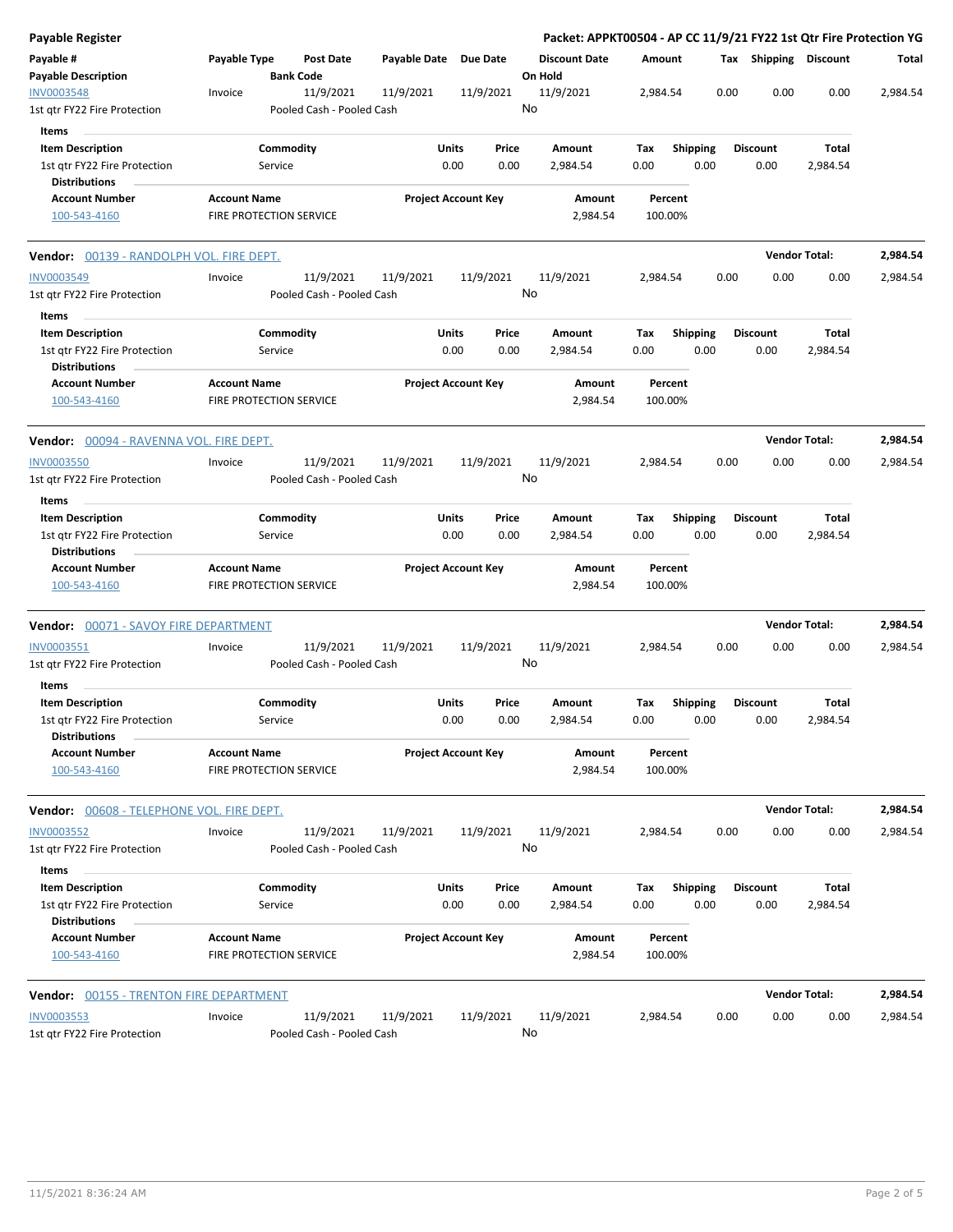## **Payable Register Packet: APPKT00504 - AP CC 11/9/21 FY22 1st Qtr Fire Protection YG**

| Payable #                    | Payable Type                   | <b>Post Date</b> | <b>Pavable Date</b> | Due Date                   |  | <b>Discount Date</b> | Amount |                 | Tax | <b>Shipping</b> | <b>Discount</b> | Total |
|------------------------------|--------------------------------|------------------|---------------------|----------------------------|--|----------------------|--------|-----------------|-----|-----------------|-----------------|-------|
| <b>Payable Description</b>   | <b>Bank Code</b>               |                  | On Hold             |                            |  |                      |        |                 |     |                 |                 |       |
| <b>Items</b>                 |                                |                  |                     |                            |  |                      |        |                 |     |                 |                 |       |
| <b>Item Description</b>      | Commodity                      |                  | Units               | Price                      |  | Amount               | Tax    | <b>Shipping</b> |     | <b>Discount</b> | Total           |       |
| 1st gtr FY22 Fire Protection | Service                        |                  | 0.00                | 0.00                       |  | 2.984.54             | 0.00   | 0.00            |     | 0.00            | 2,984.54        |       |
| <b>Distributions</b>         |                                |                  |                     |                            |  |                      |        |                 |     |                 |                 |       |
| <b>Account Number</b>        | <b>Account Name</b>            |                  |                     | <b>Project Account Key</b> |  | Amount               |        | Percent         |     |                 |                 |       |
| 100-543-4160                 | <b>FIRE PROTECTION SERVICE</b> |                  |                     |                            |  | 2.984.54             |        | 100.00%         |     |                 |                 |       |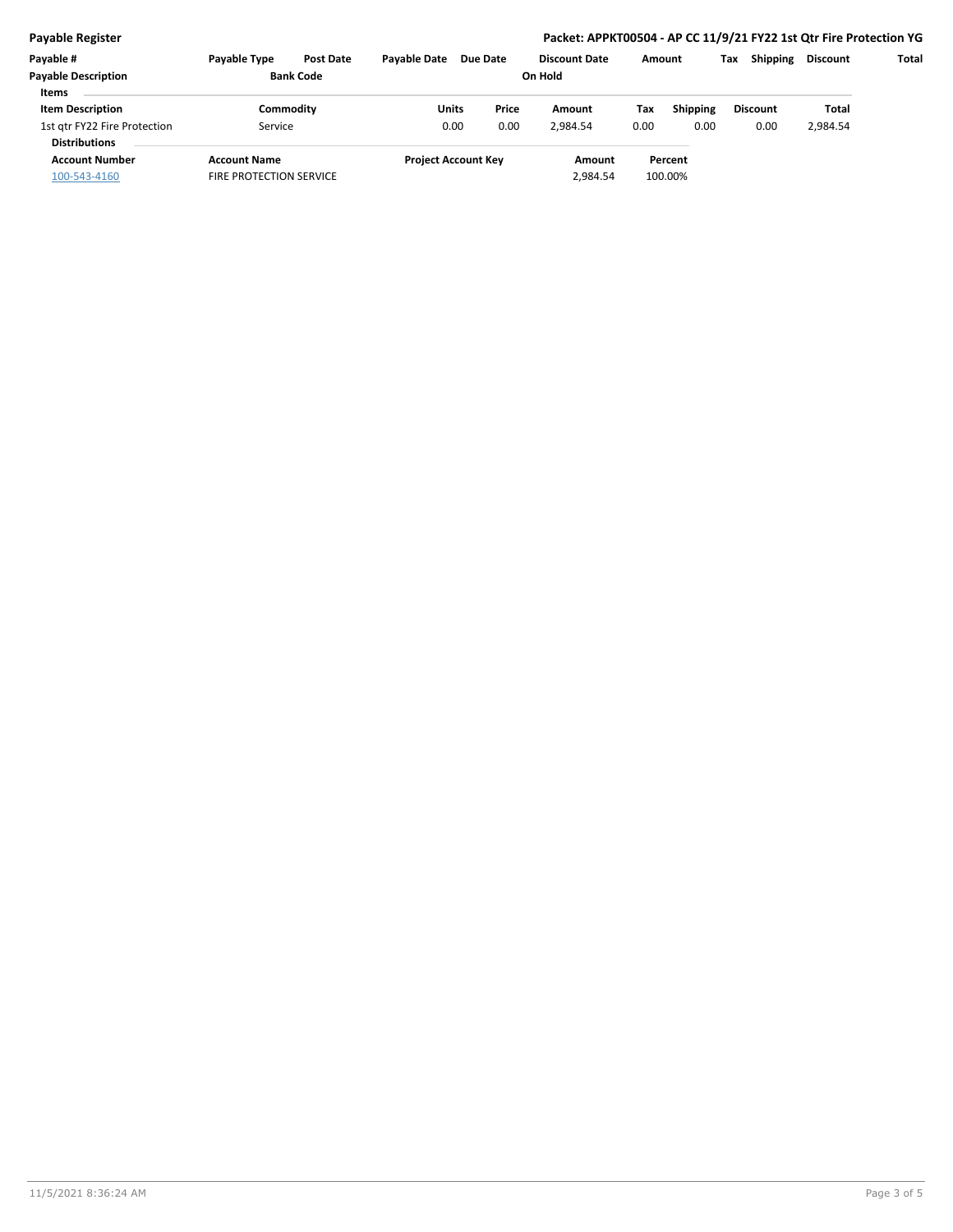## Payable Summary

| Type    | Count               | Gross     | Tax  | Shipping | <b>Discount</b> | Total     | <b>Manual Payment</b> | <b>Balance</b> |
|---------|---------------------|-----------|------|----------|-----------------|-----------|-----------------------|----------------|
| Invoice | <b>. .</b>          | 32.829.94 | 0.00 | 0.00     | 0.00            | 32.829.94 | 0.00                  | 32,829.94      |
|         | <b>Grand Total:</b> | 32,829.94 | 0.00 | 0.00     | 0.00            | 32,829.94 | 0.00                  | 32,829.94      |